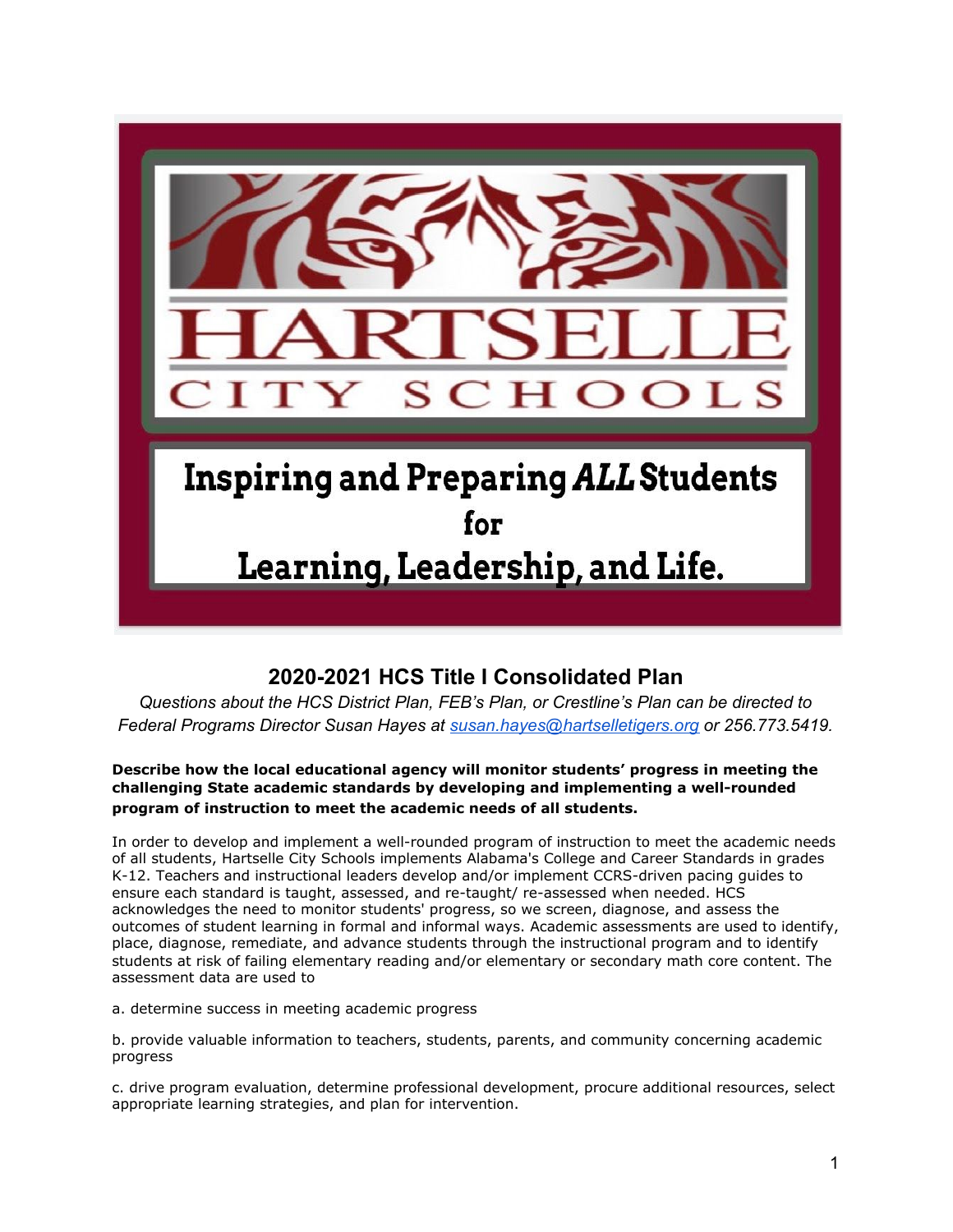The following assessments and monitoring tools are among those used to place each student appropriately in order to meet his/her academic needs and to monitor academic progress:

| *STAR (Reading and Math)                  | *DIBELS (Amplify)        |
|-------------------------------------------|--------------------------|
| *Informal Assessments and Running Records | *Progress Monitoring     |
| *ACAP Alternate                           | *ACAP Summative          |
| *ACCESS for EL                            | *Alternate ACCESS for EL |
| $*Pre-ACT$                                | *ACT                     |
| *Practice ACT                             | *PSAT                    |
| *ACT WorkKeys                             | *AP Exams                |
| *Global Scholar                           |                          |

Efforts align with the Alabama Literacy Act.

# **Describe how the local educational agency will monitor students' progress in meeting the challenging State academic standards by identifying students who may be at risk for academic failure.**

Teachers analyze all assessment results to determine areas of need, intervention strategies, curriculum sequencing, and proper grouping of students. Teachers take an active role in collecting, managing, and analyzing data which are discussed in data meetings to evaluate and develop instructional plans to better meet the needs of students. In addition to the national, state, and local assessment information, teachers use informal observations to identify at-risk students and provide individual and/or small group assistance.

Teachers work to partner with parents and students in identifying students who may be at-risk by issuing regular updates via student progress reports, report cards, and teacher contacts. They are provided information concerning course requirements, grading parameters, and promotion/retention guidelines. Teachers collaborate to ensure students and parents receive information concerning appropriate course selections and transition activities to promote each student's academic performance. Additionally, Tier II and Tier III interventions for reading and math are provided to identified students.

Efforts align with the Alabama Literacy Act.

# **Describe how the local educational agency will monitor students' progress in meeting the challenging State academic standards by providing additional educational assistance to individual students the local educational agency or school determines need help in meeting the challenging State academic standards.**

Hartselle City Schools has procedures and activities in place to ensure that students who are having difficulty meeting and exceeding academic achievement standards will receive scientifically research-based instruction in a timely manner. Students will participate in national, state, and local testing at appropriate grade levels to monitor academic progress. A state-mandated assessment will be administered in grades 2-8 and 10. Other assessments and formative monitoring tools will also be administered. Teachers will analyze data from the aforementioned assessments and monitoring tools to determine appropriate intervention strategies for students. Intervention and scaffolding opportunities will be provided with tutoring provided to those students with the greatest need. Students will be grouped in various ways to maximize success. The RTI/MTSS team members will work collaboratively to determine strategies for at-risk students.

Hartselle City Schools coordinates programs in order to provide students with the best resources available. Services are coordinated and funds are integrated under the guidance of the Federal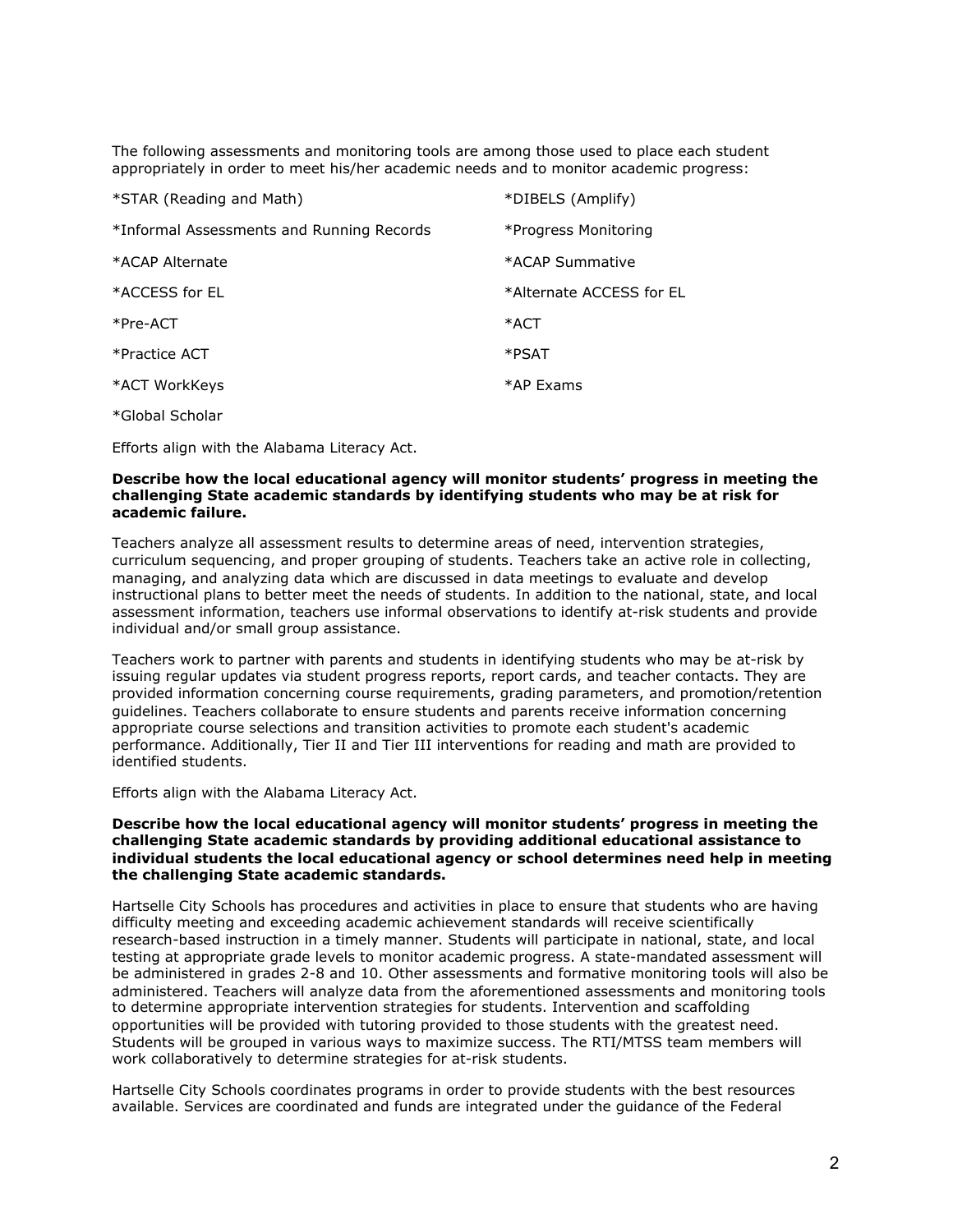Programs Director. Program leaders work closely with local school administrators and advisory committees to align resources and programs for specific subgroups through team meetings, curriculum meetings, and/or other periodic monitoring. Title I funds are used to employee intervention teachers and/or instructional professionals to ensure at-risk students master national and state standards. In addition, Title I and Title II funds are used to provide research-based professional development. Federal Programs are coordinated with IDEA, McKinney-Vento Homeless Act, and other acts as appropriate.

Efforts align with the Alabama Literacy Act.

# **Describe how the local educational agency will monitor students' progress in meeting the challenging State academic standards by identifying and implementing instructional and other strategies intended to strengthen academic programs and improve school conditions for student learning.**

The local school Continuous Improvement Plan (ACIP) team regularly reviews and revises components of the ACIP to ensure the goals, strategies, and action steps for student achievement are being implemented school-wide. Formative and summative test data are reviewed in these meetings. The ACIP team is responsible for the creation, evaluation, and distribution to faculty members, parents, and the community. Each school's team consists of local school administrators, grade level representatives, special education teachers, counselors, career technical education teachers, parents and community representatives.

The LEA Federal Advisory Council annually reviews and revises the System Needs Assessment posted in e-GAP. The council also reviews each federal plan and budget to ensure all students' needs (academic and personal) are being appropriately addressed. The LEA Federal Advisory Council consists of the Federal Programs Coordinator, ESL Paraprofessional, LEA Foster Care Liaison, principals, teachers, federally funded paraprofessionals, parents, and community representatives.

Hartselle City Schools ensures services are provided to all students with an increased emphasis on helping at-risk students (limited English proficient, students with disabilities, homeless, in foster care, and economically disadvantaged) achieve state and local achievement goals. Criteria for selecting students for intervention are determined at the local school using assessments and state-mandated assessments to screen, diagnose, and determine strategies for teaching and learning both in the classroom and in intervention planning. Students scoring non-proficient on Global Scholar formative assessments and state mandated assessment subtests are identified as at-risk and targeted for intervention.

Efforts align with the Alabama Literacy Act.

# **Describe how the local educational agency will identify and address, as required under State plans as described in section 1111(g)(1)(B), any disparities that result in low-income students and minority students being taught at higher rates than other students by ineffective, inexperienced, or out-of-field teachers.**

In the Hartselle City Schools Strategic Plan, emphasis is placed on recruiting, hiring, growing, and retaining quality teachers. Title II funds are used to assist teachers and paraprofessionals in attaining proper teaching certification, when applicable. Training and coursework are designed to improve instruction by providing strategies and techniques to help all students, especially those needing assistance in mastering state academic standards. Faculty members at each school maintain individual Self-Assessments and Professional Learning Plans (PLPs). In PowerSchool PD, each teacher keeps professional development documentation of all training attended during the school year and summer months. Additionally, the system's Teacher Mentoring Program focuses on recruiting and retaining highly-qualified teachers, providing ongoing professional development, and forming collaborative relationships that foster professional growth to improve the quality of instruction for students. Therefore, low-income students and minority students will not be taught at higher rates than other students by ineffective, inexperienced, or out-of-field teachers.

Also, limited English proficient students are provided services using state and local funds. EL students are identified through the Home Language Survey and are administered the WIDA – ACCESS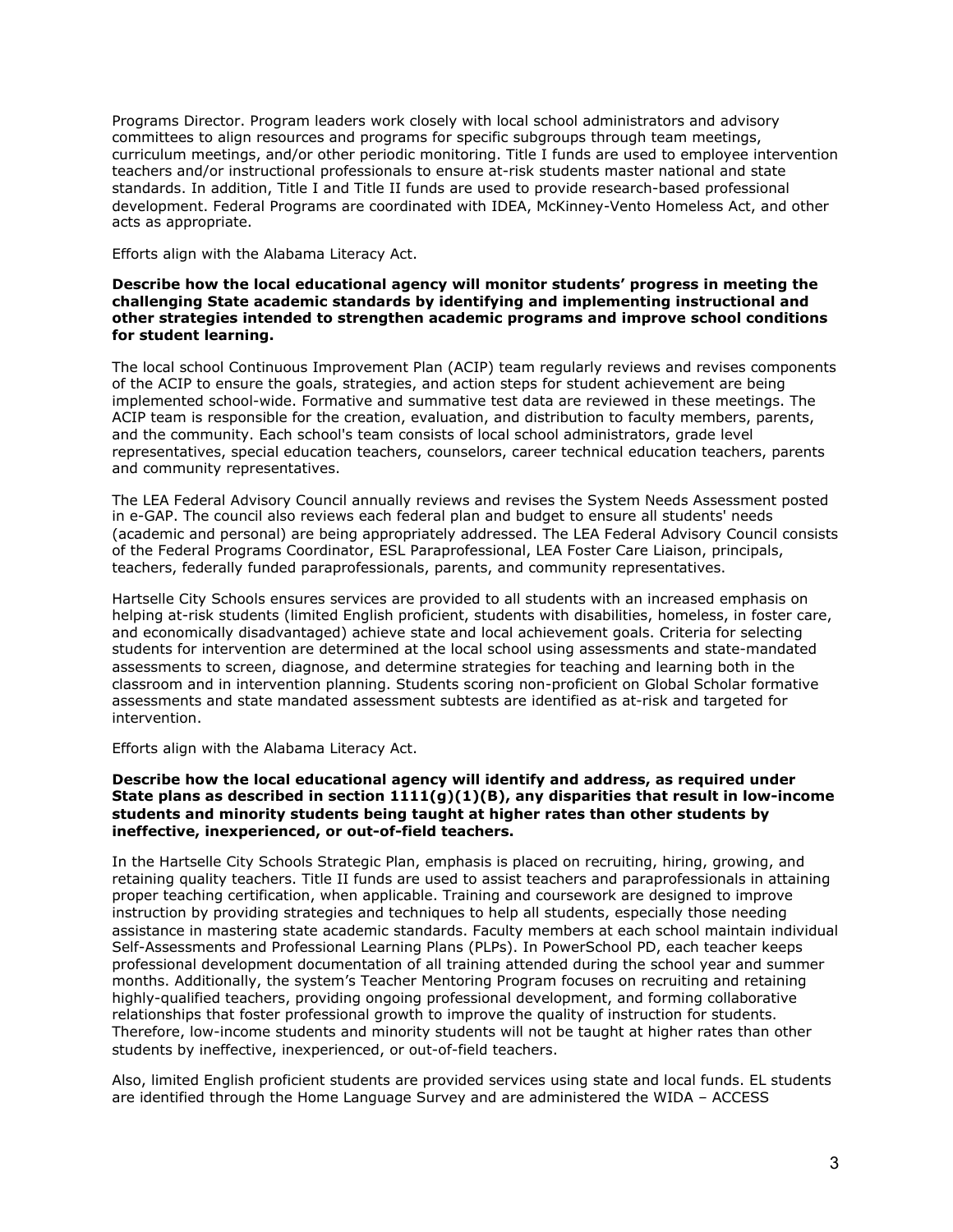screener/ placement test. Student progress is monitored through annual proficiency testing using the WIDA ACCESS test. Targeted students are served in the regular classroom and receive services from the EL teacher. Services for other subgroups (i.e., disabilities, migratory, immigrant, neglected, delinquent youth, homeless, and in foster care) are coordinated and integrated to increase program effectiveness. These students are eligible for services using the same criteria applied to all other students. Admission policies are in place for these subgroups to address any barriers to enrollment, engagement, and academic excellence.

In the 2020-2021 school year, the average teaching experience of CES teachers is 15.94 years and the average teaching experience of FEB teachers is 10.92 years. All core content is taught by in-field teachers.

# **Describe how the local educational agency will carry out its responsibilities under paragraphs (1) and (2) of section 1111(d), School Support and Improvement Activities for schools identified as (1) Comprehensive Support and/ or (2)Targeted Support Schools.**

Hartselle City Schools has no schools identified as Comprehensive Support or Targeted Support Schools.

# **Describe the poverty criteria that will be used to select school attendance areas under section 1113.**

Hartselle City Schools consists of six schools. Only two of the schools qualify for Title I funds under the 35% rule to obtain poverty information based on Free and Reduced lunch count under the National School Lunch Act.

**Describe the nature of the programs to be conducted by such agency's schools under sections school-wide (Sec. 1114) and Targeted Assistance (Sec. 1115) and, where appropriate, educational services outside such schools for children living in local institutions for neglected or delinquent children, and for neglected and delinquent children in community day school programs.**

Presently, Hartselle City Schools does not include Target Assistance Schools. Also, no local institutions for neglected and delinquent students exist in the school district. Admission procedures are in place to address barriers to enrollment, engagement, and academic excellence for all at-risk populations.

# **Describe the services the local educational agency will provide homeless children and youths, including services provided with funds reserved under section 1113(c)(3)(A), to support the enrollment, attendance, and success of homeless children and youths, in coordination with the services the local educational agency is providing under the McKinney-Vento Homeless Assistance Act (42 U.S.C. 11301 et seq.).**

Admission procedures to address barriers to enrollment, engagement, and academic excellence are in place for homeless and at-risk students. Funding for the support of homeless students will be provided through Title I set aside funds, local school funds, and through the central office as needed. Services will be provided to homeless students using the same criteria used to serve all other students enrolled in Title I schools. Federal funds will be used to purchase instructional supplies, provide health items, and make other purchases aligned with school attendance and academic performance and with personal hygiene. When present, parents of homeless students are encouraged to become actively involved in the Title I programs, attend informational meetings, consult with teachers on an ongoing basis, and attend parent/teacher conferences.

Additionally, a Mental Health Services Coordinator position has been created to offer more streamlined outreach and resource/ information-sharing to all HCS at-risk populations whether they receive traditional or virtual schooling.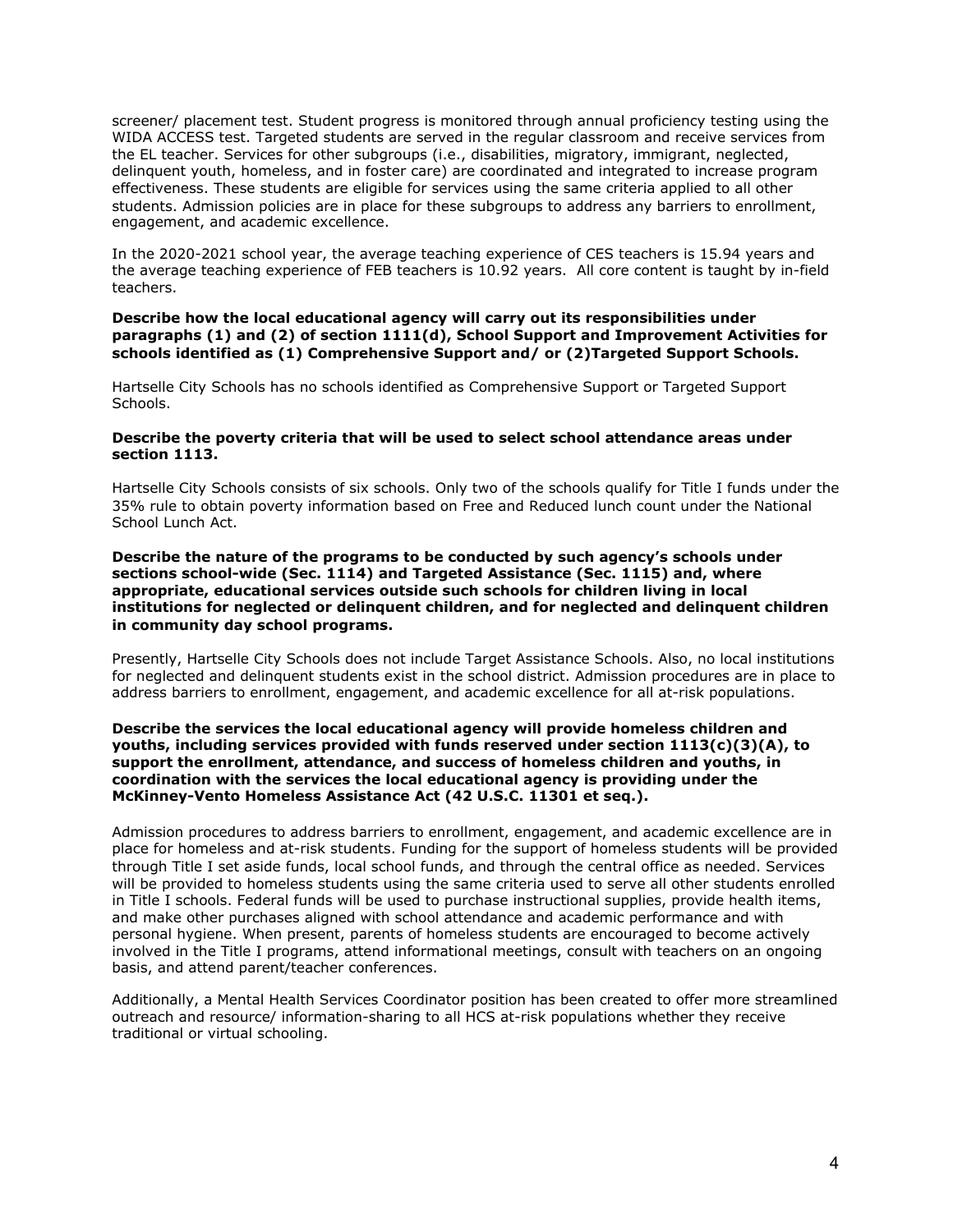**Describe, if applicable, how the local educational agency will support, coordinate, and integrate services provided under this part with early childhood education programs at the local educational agency or individual school level, including plans for the transition of participants in such programs to local elementary school programs.**

Hartselle City Schools has a partnership with the State's Office of School Readiness, the seven OSR Pre-Ks within our school system, and OSR Pre-Ks located in the Morgan County community. We also have a partnership with Hartselle Head Start. To assist students and parents in the transition process from preschool to kindergarten, parents are invited to an informal orientation in the Spring and a more formal orientation shortly before school begins. Students attend Summer Kindergarten Camp. A list of suggestions and proficiency levels of academic standards and curriculum are distributed during the K registration process. (Students leaving OSR Pre-Ks and Head Start have been subject to GOLD Assessments and OSR/ Head Start Lead Teachers have had readiness conversations with parents.)

# **Describe how teachers and school leaders, in consultation with parents, administrators, paraprofessionals, and specialized instructional support personnel, in schools operating a targeted assistance school program under section 1115, will identify the eligible children most in need of services under this part.**

Hartselle City Schools has no schools identified as Comprehensive Support or Targeted Support Schools.

**Describe how the local educational agency will implement strategies to facilitate effective transitions for students from middle grades to high school and from high school to postsecondary education through coordination with institutions of higher education, employers, and other local partners.**

Rising fifth-grade students participate in an Intermediate School orientation day coordinated by the elementary schools and the intermediate school teachers and counselors to acquaint them with intermediate school procedures, the fifth-grade curriculum and courses, administrators and teachers, and the Intermediate School building.

Rising sixth-grade students participate in a Junior High School orientation day coordinated by the intermediate school and the junior high school teachers and counselors to acquaint them with junior high school procedures, the seventh-grade curriculum and courses, administrators and teachers, and the junior high school building.

In order to acquaint them with intermediate school procedures, the ninth-grade curriculum and courses, and the high school building, rising ninth-grade students participate in Freshman Academy, a high school orientation day coordinated by the junior high school and the high school teachers and counselors. Also, an eighth-grade parent meeting is held annually at the high school to review diploma options, explain freshman course offerings, and answer parent questions.

The high school counselors and career technical education teachers work collaboratively with students to assist them with selecting post-secondary institutions and jobs in the workforce. All students begin developing their four-year plan in the eighth grade, and the plan is tweaked as needed throughout their high school years. The high school counselors and career coach organize and conduct an annual Career Fair for all high school students. Also, the counselors arrange for high school students to visit local post-secondary institutions.

In October 2020, GreatSchools.org honored HHS with a College Success Award which recognizes public high schools that stand out for getting students enrolled in college and for providing them with the skills needed to stay enrolled in college.

Also in October 2020, Sonoco was awarded internationally among all Sonoco plants for its partnership with HHS in the Tiger Launch program designed to provide students with the skills they need to succeed in industry.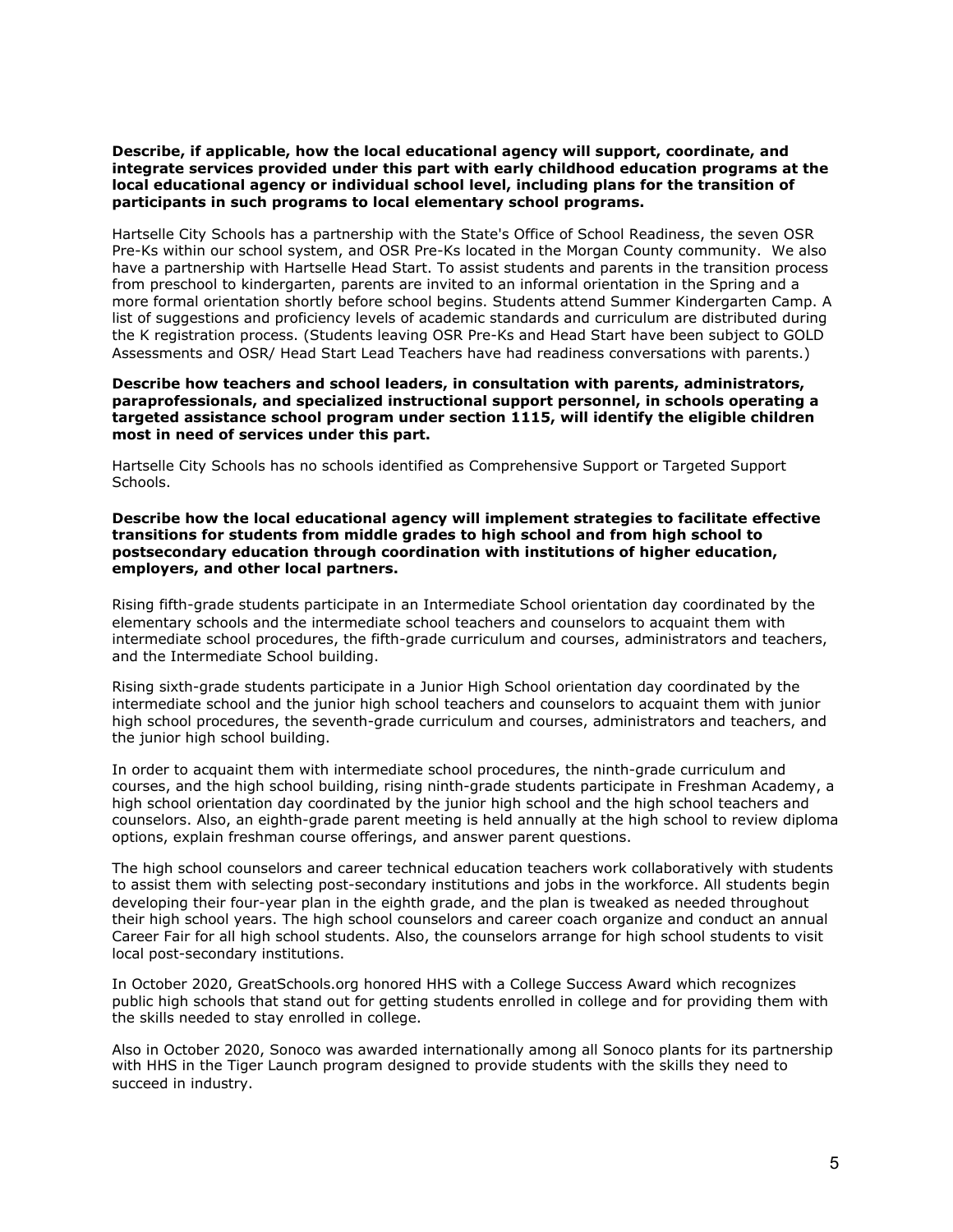Though no longer mandated by the State, HHS continues to offer students the ACT WorkKeys to provide them with a window of opportunity to an industry career.

**Describe how the local educational agency will implement strategies to facilitate effective transitions for students from middle grades to high school and from high school to postsecondary education through increased student access to early college high school or dual or concurrent enrollment opportunities, or career counseling to identify student interests and skills.**

All students begin developing their four-year plans in the eighth grade, and the plans are modified as needed throughout the high school years. Also, the high school counselors and career coach organize and conduct an annual Career Fair for all high school students. The counselors arrange for high school students to visit local post-secondary institutions.

Students are encouraged to use their course offerings and numerous career tech offerings to determine their likes, dislikes, strengths, and weaknesses.

There are numerous career exploration opportunities for students.

[This is a link to the HHS Academic Guide.](https://drive.google.com/file/d/1ClAK8sGBjl6eHlUlLQTREAgXzhh4bNyP/view?usp=sharing)

[This is a link to the HHS Counselors' Page.](https://www.hartselletigers.org/Domain/672#calendar13451/20201026/month)

[This is a link to the HJHS Counselor's Page.](https://www.hartselletigers.org/Page/3222)

In October 2020, GreatSchools.org honored HHS with a College Success Award which recognizes public high schools that stand out for getting students enrolled in college and for providing them with the skills needed to stay enrolled in college.

Also in October 2020, Sonoco was awarded internationally among all Sonoco plants for its partnership with HHS in the Tiger Launch program designed to provide students with the skills they need to succeed in industry.

**Describe how the local educational agency will support efforts to reduce the overuse of discipline practices that remove students from the classroom, which may include identifying and supporting schools with high rates of discipline, disaggregated by each of the subgroups of student, as defined in section 1111(c)(2) (economically disadvantaged; students from major racial and ethnic groups; children with disabilities; and English learners)**

Hartselle City Schools provides professional development to teachers and paraprofessionals on how to effectively manage difficult students or students in difficult situations.

Title II money is used to provide professional development when needed.

At the Junior High and the High School, a paraprofessional and a half-time teacher are used to run In School Suspension/Intervention to avoid out-of-school suspensions when possible. Students with a discipline infraction are assigned to the ISI teacher. The ISI teachers work collaboratively with the classroom teachers to acquire appropriate work for the students. Much of a student's work is channeled to the student via Google Classroom, and there are very often recorded lessons housed in the Google Classroom to prevent an ISI student... or any student absent from class... from falling behind.

Additionally, the paraprofessional working in the ISI setting is charged with connecting with students and working to help them self-regulate. When needed, the Mental Health Services Coordinator also serves.

For younger students and even for older students where younger students are also in the family, the State agency Watch Me Grow can intervene to help parents learn to be parents. Morgan County's System of Services may also step in in this way if students have moved through the Courts.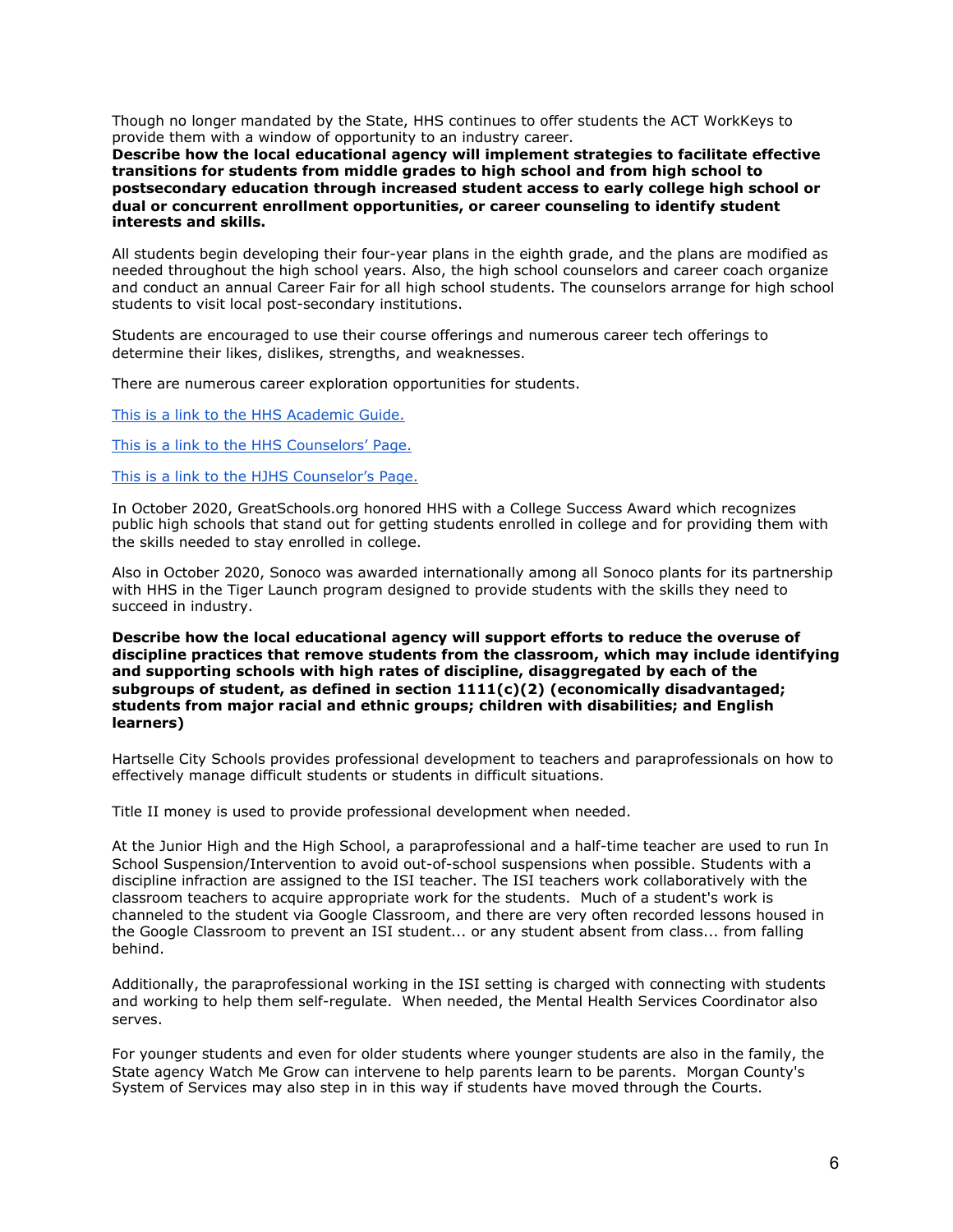In short, we work to remove barriers to enrollment, attendance, and learning in order to grow our community with productive citizens.

# **Describe, if determined appropriate by the local educational agency, how such agency will support programs that coordinate and integrate academic and career and technical education content through coordinated instructional strategies that may incorporate experiential learning opportunities and promote skills attainment important to in-demand occupations or industries in the State.**

The high school counselors and career technical education teachers work collaboratively with students to assist them in selecting post-secondary institutions and jobs in the workforce. All students begin developing their Four Year Plans in 8th grade. The plans are modified as needed. The counselors arrange for high school students to visit post-secondary institutions. Students also earn College and Career Ready Credentials via the Career and Technical Education Programs.

# **If determined appropriate by the local educational agency, describe how such agency will support programs that coordinate and integrate work-based learning opportunities that provide students in-depth interaction with industry professionals and, if appropriate, academic credit.**

The Career and Technical Education (CTE) Teachers at Hartselle Junior High and Hartselle High School work with their advisory council members to ensure students are obtaining the skills needed for the workforce. The CTE Director attends monthly workforce development meetings with the Morgan County Chamber of Commerce to ensure that the school system as a whole is working to help students be prepared to work in our local business and industry. Cooperative Education is offered to Juniors and Seniors at Hartselle High School. Students are released to report to their chosen job site.

# [HJHS participates yearly in the Job Force Expo sponsored by Calhoun College.](https://calhoun.edu/events/workforce-expo/)

# **Describe any other information on how the local educational agency proposes to use funds to meet the purposes of this part, and that the local educational agency determines appropriate to provide, which may include how the local educational agency will assist schools in identifying and serving gifted and talented students.**

Hartselle City Schools employs a Gifted Coordinator and Gifted Teachers in grades 3-8. Each elementary school has a Gifted Teacher as well as the Intermediate and Junior High School. Teachers, counselors, parents or guardians, peers, self, or any other individual with knowledge of the student's abilities may refer a student for the Gifted Program. All second-grade students are observed as potential gifted referrals using a gifted behavior checklist. Gifted Specialists provide consultative services to students younger than grade 3 in alignment with the HCS Gifted Plan. For detailed information, refer to the Gifted Plan.

# **Describe any other information on how the local educational agency proposes to use funds to meet the purposes of this part, and that the local educational agency determines appropriate to provide, which may include how the local educational agency will assist schools in developing effective school library programs to provide students an opportunity to develop digital literacy skills and improve academic achievement.**

A state earned unit is used to employ a library media specialist at each school. The media specialist assists students in developing literacy skills and strengthening their retention of content knowledge. The media specialist also assists students in using technical devices to acquire knowledge. Elementary media specialists facilitate makerspaces, as well.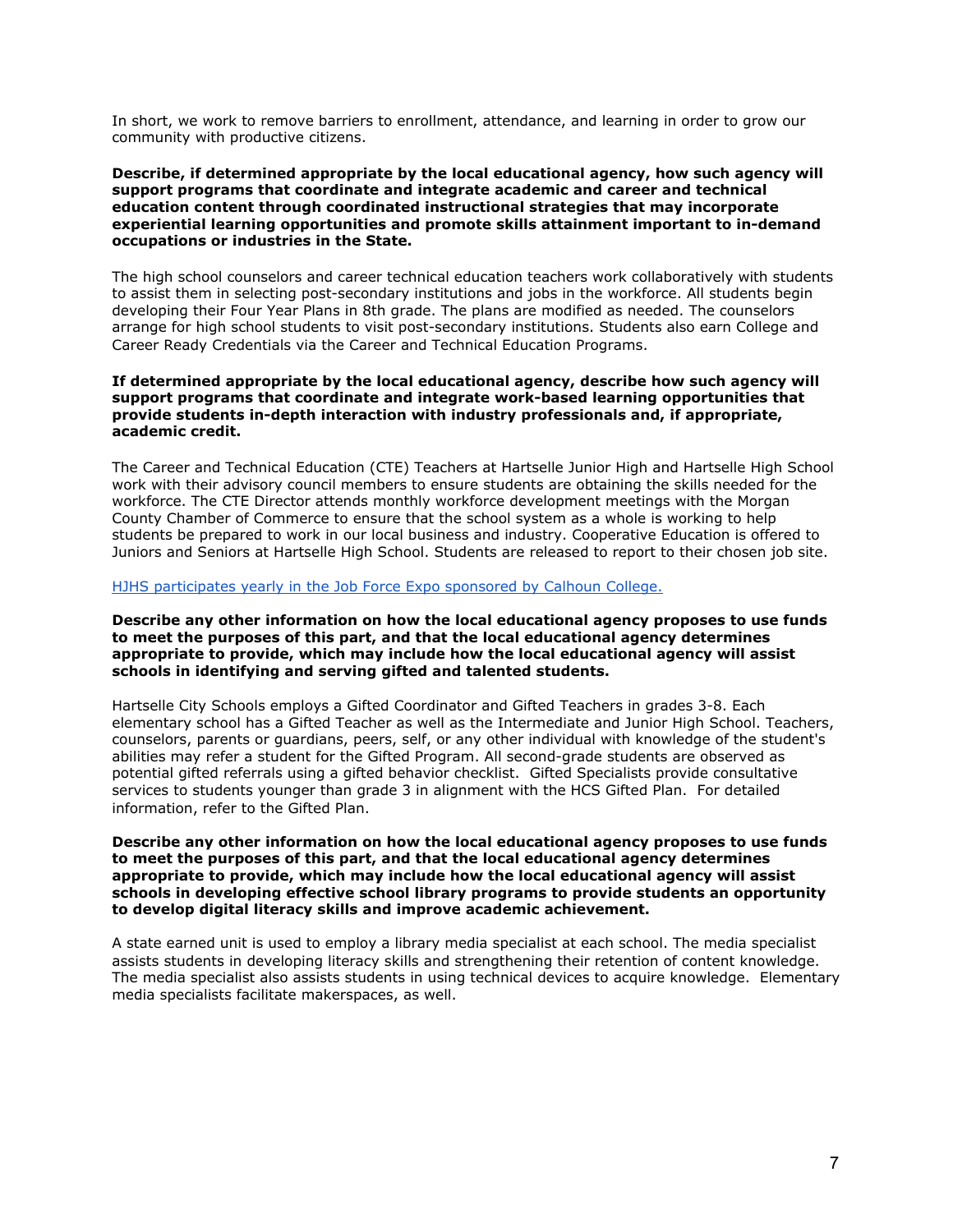# **Parent and Family Engagement Written Policy (Sec. 1116 (2))**

*First and foremost, HCS seeks to support its schools in removing barriers to enrollment, to engagement, and to academic excellence. The District Plan is simply an overarching structure designed to support the schools in their efforts.*

#### **Describe how the Local Education will involve parents and family members in jointly developing the local educational agency plan under section 1112, and the development of support and improvement plans under paragraphs (1) and (2) of section 1111(d).**

The LEA Title I Plan is reviewed and revised each year by the LEA Advisory Council. The LEA Advisory Council consists of central office personnel, principals/teachers, parents,and community leaders. Their vision shall be based on the change in yearly data and student needs. A component of the Title I Plan is the consolidated application which is submitted to the State Department of Education through E-Gap yearly. Once the revisions are made based on the recommendations of the LEA Advisory Council, the plan is presented to the Superintendent for approval.The LEA Title I Plan is available for public review at the Central Office and on the Hartselle City Schools website. The plan will also be interpreted for non-English speaking parents as needed.

**Describe how the Local Education Agency will provide the coordination, technical assistance, and other support necessary to assist and build the capacity of all participating schools within the local educational agency in planning and implementing effective parent and family involvement activities to improve student academic achievement and school performance, which may include meaningful consultation with employers, business leaders, and philanthropic organizations, or individuals with expertise in effectively engaging parents and family members in education.**

In order to gather feedback and involve parents in the process of school review and improvement, Hartselle City Schools will:

Assist schools as needed in conducting traditional and/or virtual parent conferences

Conduct Annual Title I/ ACIP Parental Involvement Meetings

Survey parents to determine their needs and then offer training to address those needs or connect families with resources or agencies such as Watch Me Grow

Communicate with faculty to determine ways to effectively communicate with parents such as email, newsletters, phone calls, syllabi, INOW Parent Portal, feedback via Google Classroom, Remind 101, the automatic notification system, Twitter, Facebook, the local newspaper, and/or the Superintendent's regular newsletter

The necessity of parental involvement in improving student achievement, strategies to increase parental involvement are implemented. Hartselle City Schools schedules parent meetings, conferences, and workshops to promote an understanding of student achievement requirements and family literacy development.

#### **Describe how the Local Education Agency will coordinate and integrate parent and family engagement strategies under this part with parent and family engagement strategies, to the extent feasible and appropriate, with other relevant Federal, State, and local laws and programs.**

With parent input, Crestline Elementary and F.E. Burleson Elementary annually develop Parental Engagement Plans. The strategies included in the plan are implemented as indicated on the timeline and the Plan is submitted annually to the Alabama State Department of Education. The strategies included in each school's state plan align with those of the LEA Consolidated Plan.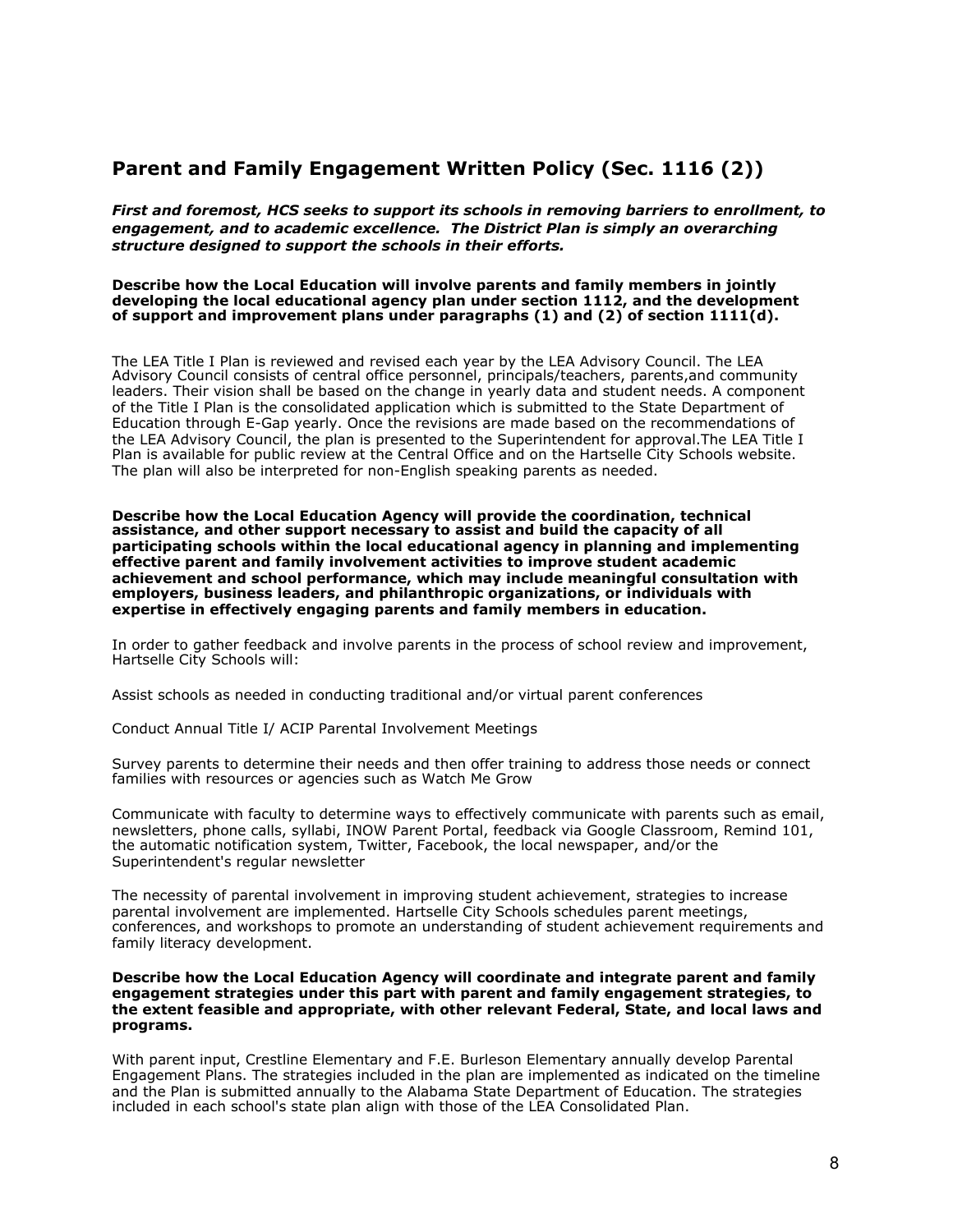**Describe how the Local Education Agency will conduct, with the meaningful involvement of parents and family members, an annual evaluation of the content and effectiveness of the parent and family engagement policy in improving the academic quality of all schools served under this part, including identifying:**

#### **(i) barriers to greater participation by parents in activities authorized by this section (with particular attention to parents who are economically disadvantaged, are disabled, have limited English proficiency, have limited literacy, or are of any racial or ethnic minority background)**

HCS works to recognize and remove barriers to enrollment, engagement, and academic excellence. Considering stakeholder feedback regarding barriers or perceived barriers is part of that annual process.

#### **(ii) the needs of parents and family members to assist with the learning of their children, including engaging with school personnel and teachers**

Through formal and informal means, each HCS school assists parents and family members in understanding topics such as College and Career Standards, state and local academic assessments, grading procedures, Title I requirements, strategies for monitoring students' progress and strategies for working with educators. Success in these efforts is part of the annual process of determining effectiveness. Student improvement and involvement, together with stakeholder feedback, is examined.

# **(iii) strategies to support successful school and family interactions**

Local school/district and/or Title I parental involvement funds are used to purchase materials for parent meetings designed to improve parent understanding/involvement and student performance in core content areas. Success in this area is measured by student academic growth and parent participation.

#### **Describe how the Local Education Agency will use the findings of such evaluation described in the section above (Sec. 1116(2)(D)) to design evidence-based strategies for more effective parental involvement, and to revise, if necessary the parent and family engagement policies described in this section.**

After reviewing the evaluation findings, Hartselle City Schools will continue to implement these evidenced-based strategies, survey parent needs, conduct a variety of parent meetings/events that will focus on student achievement, and communicate with parents via phone calls, text messages, Remind 101, email, social media, the school website, and school cast.Twitter, Facebook, the Superintendent's Newsletter, and automatic notifications.

**Describe how the Local Education Agency will involve parents in the activities of the schools served under this part, which may include establishing a parent advisory board comprised of a sufficient number and representative group of parents or family members served by the local educational agency to adequately represent the needs of the population served by such agency for the purposes of developing, revising, and reviewing the parent and family engagement policy.**

Together with parents, teachers, and other stakeholders, the Federal Programs Director conducts yearly meetings to review the Annual Evaluation for Parental Involvement and other data. At this time, participants can attend, participate virtually, or receive information and provide feedback at a later time.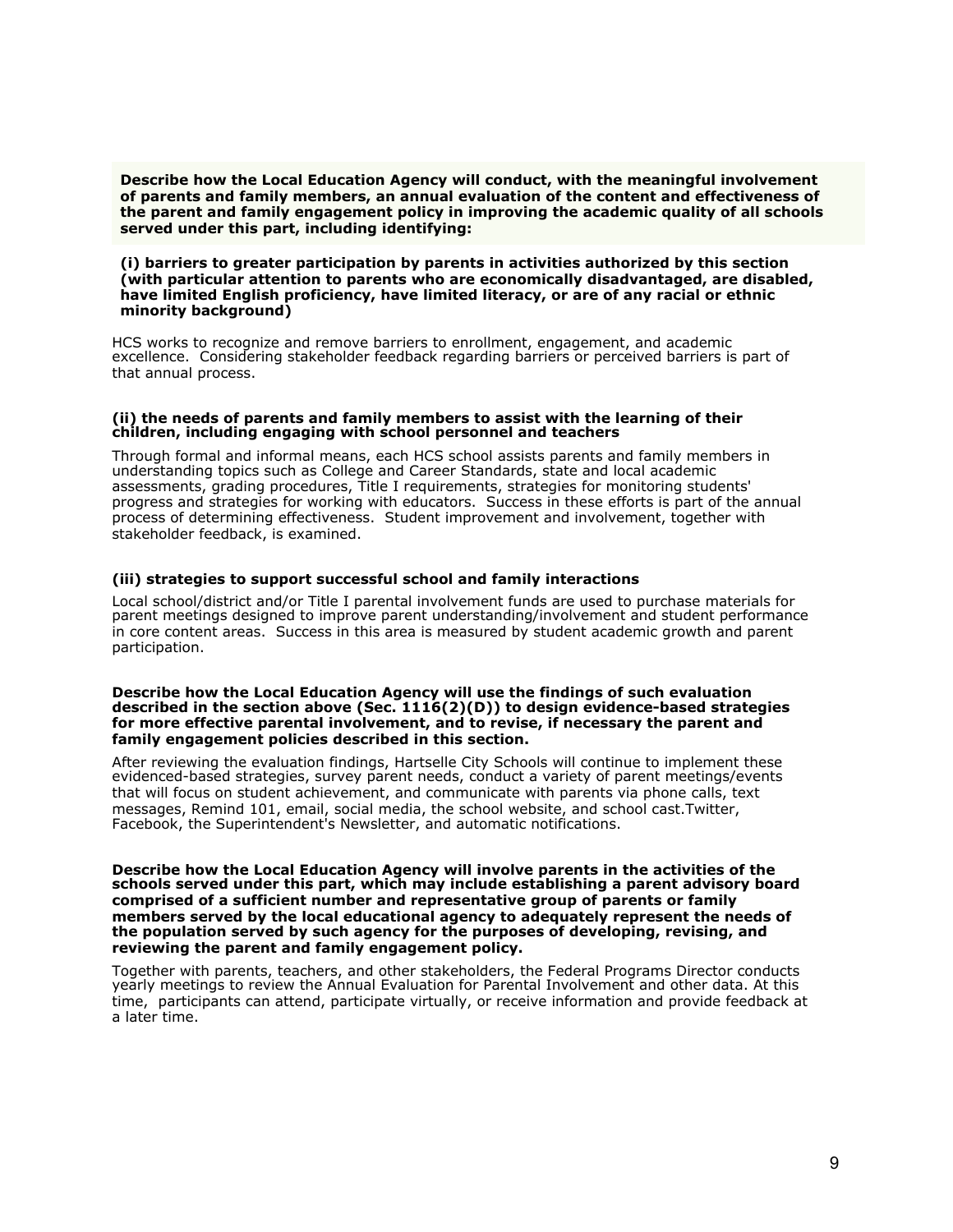#### **In order to build capacity for Parent and Family Engagement, the Local Education Agency will ensure effective involvement of parents and will support a partnership among the schools involved, the parents, and the community to improve student academic achievement, the LEA shall:**

Each school in Hartselle City Schools provides assistance to parents and family members in understanding topics such as College and Career Standards, state and local academic assessments, grading procedures, Title I requirements, strategies for monitoring their child's progress, and strategies for working with educators. Schools conduct meetings with parents to review the CCRS and grading procedures for each content area. Teachers train parents in the use of tools to monitor student progress (INOW/Chalkable/PowerSchool, Progress Reports, Report Cards, Progress Monitoring results and other local assessments of academic progress).

#### **Describe how it will provide materials and training to help parents to work with their children to improve their children's achievement, such as literacy training and using technology (including education about the harms of copyright piracy), as appropriate, to foster parental involvement.**

On Math, STEM, and/or Literacy Nights... as well as at other parent meetings...schools will provide training and materials to help parents effectively work with their children to improve academic achievement. HCS will also rely on the guidance of sites and resources such as <https://www.ed.gov/parent-and-family-engagement>or [https://www.edutopia.org/parent-leadership-education-resources.](https://www.edutopia.org/parent-leadership-education-resources)

#### **Describe how it will educate teachers, specialized instructional support personnel, principals, and other school leaders, and other staff, with the assistance of parents, in the value and utility of contributions of parents, and in how to reach out to, communicate with, and work with parents as equal partners, implement and coordinate parent programs, and build ties between parents and the school.**

Teachers, specialized instructional support personnel, principals, and other school staff will communicate with parents through developing and presenting evidence-based strategies during Statewide Parenting Day, Math and Literacy Nights, parent meetings focusing on specific topics, and parent conferences. Communication between home and school will strengthen through these face-to-face meetings. Additionally, school personnel will continue to communicate with parents via phone calls, text messages, emails, social media, and the website and will continue to be guided by sites and resources such as<https://www.ed.gov/parent-and-family-engagement> or [https://www.edutopia.org/parent-leadership-education-resources.](https://www.edutopia.org/parent-leadership-education-resources)

#### **Describe how it will to the extent feasible and appropriate, coordinate and integrate parent involvement programs and activities with other Federal, State, and local programs, including public preschool programs, and conduct other activities, such as parent resource centers, that encourage and support parents in more fully participating in the education of their children.**

Hartselle City School System has an inclusion preschool funded by federal, state, and local funds and seven OSR Pre-K classrooms.

To assist students and parents in the transition process from preschool/ Pre-K to kindergarten, students attend a summer Kindergarten Camp. Preparedness suggestions, proficiency levels of academic standards and curriculum, and engagement opportunities are shared with parents.

Students and parents from area preschools and Head Start are invited to the schools for an on-site orientation and tour during the school year. In the Fall, orientations are held by administrators to inform all students and parents of expectations and proficiency levels of academic standards and curriculum. Also stressed is the importance of regular attendance. HCS goes into Head Start to provide detailed information in English and Spanish.

Additionally, first-grade students enrolled at Hartselle City Schools will participate in an orientation activity at elementary schools to meet the second-grade teachers, tour classrooms, and ease anxieties.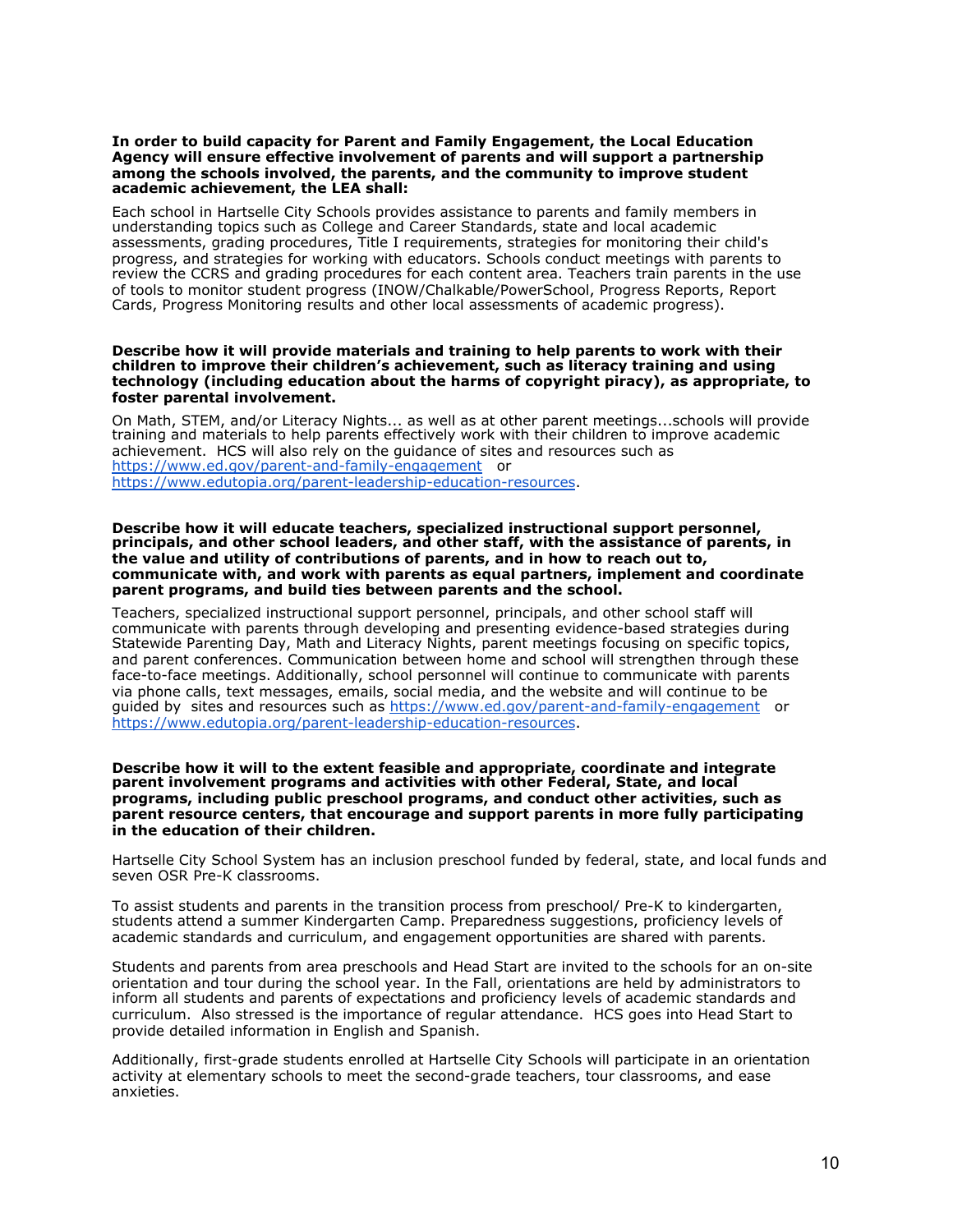### **Describe how it will ensure that information related to school and parent programs, meetings, and other activities is sent to the parents of participating children in a format and, to the extent practicable, in a language the parents can understand.**

Parents will be reminded of scheduled meetings through phone calls, text messages, emails, newsletters, social media, and the website. TransACT and/or a translator/translation will be offered to parents when needed.

Parents will also be afforded a virtual-meet opportunity if desired or needed.

# **Describe how it will ensure provide such other reasonable support for parental involvement activities under this section as parents may request.**

As part of the HCS ongoing effort to remove barriers to enrollment, engagement, and academic excellence, we will provide reasonable support for parental involvement activities as parents request.

### **Describe how the LEA may involve parents in the development of training for teachers, principals, and other educators to improve the effectiveness of such training.**

Parent survey results and other, more informal parent feedback informs HCS administrators and teachers as to the areas of needed improvement.

#### **Describe how the LEA may provide necessary literacy training from funds received under this part if the local educational agency has exhausted all other reasonably available sources of funding for such training.**

Presently, the LEA does not receive adequate funding through Title I to transport parents and pay for child care expenses. However, meetings will be offered at various times to provide parents choices to attend meetings convenient to their schedules. All materials disseminated in the meetings will be purchased with Title I and local funds.

HCS is equipped to host virtual meetings, and we will remove any family tech barriers to such a meeting if needed or requested.

# **Describe how the LEA may train parents to enhance the involvement of other parents.**

Hartselle City Schools is willing to train parents to recruit other parents to serve as classroom helpers, work booths at field days and athletic events, attend parent meetings, and assist with other special events conducted at the local school. Our experience has been that parents are willing to participate when they can if personally asked. Sharing with all the benefits of diverse points of view and diverse representation empowers all to participate and to recruit others.

(COVID is currently compromising this for ALL parents.)

#### **Describe how the LEA may arrange school meetings at a variety of times, or conduct in-home conferences between teachers or other educators, who work directly with participating children, with parents who are unable to attend such conferences at school, in order to maximize parental involvement and participation.**

Parent meetings will be offered at various times to provide parents' with choices to attend meetings convenient to their schedules. When needed, in-home conferences will be conducted.

HCS is equipped to host virtual meetings, and we will remove any family tech barriers to such a meeting if needed or requested. Parents seem to prefer a virtual informational meeting.

#### **Describe how the LEA may adopt and implement model approaches to improving parental involvement.**

Sites such as this one https://www.ed.gov/parent-and-family-engagement or this one https://www.slideshare.net/edutopia/19-proven-tips-for-getting-parents-involved-at-school-49006623 are valuable in determining Best Practices.